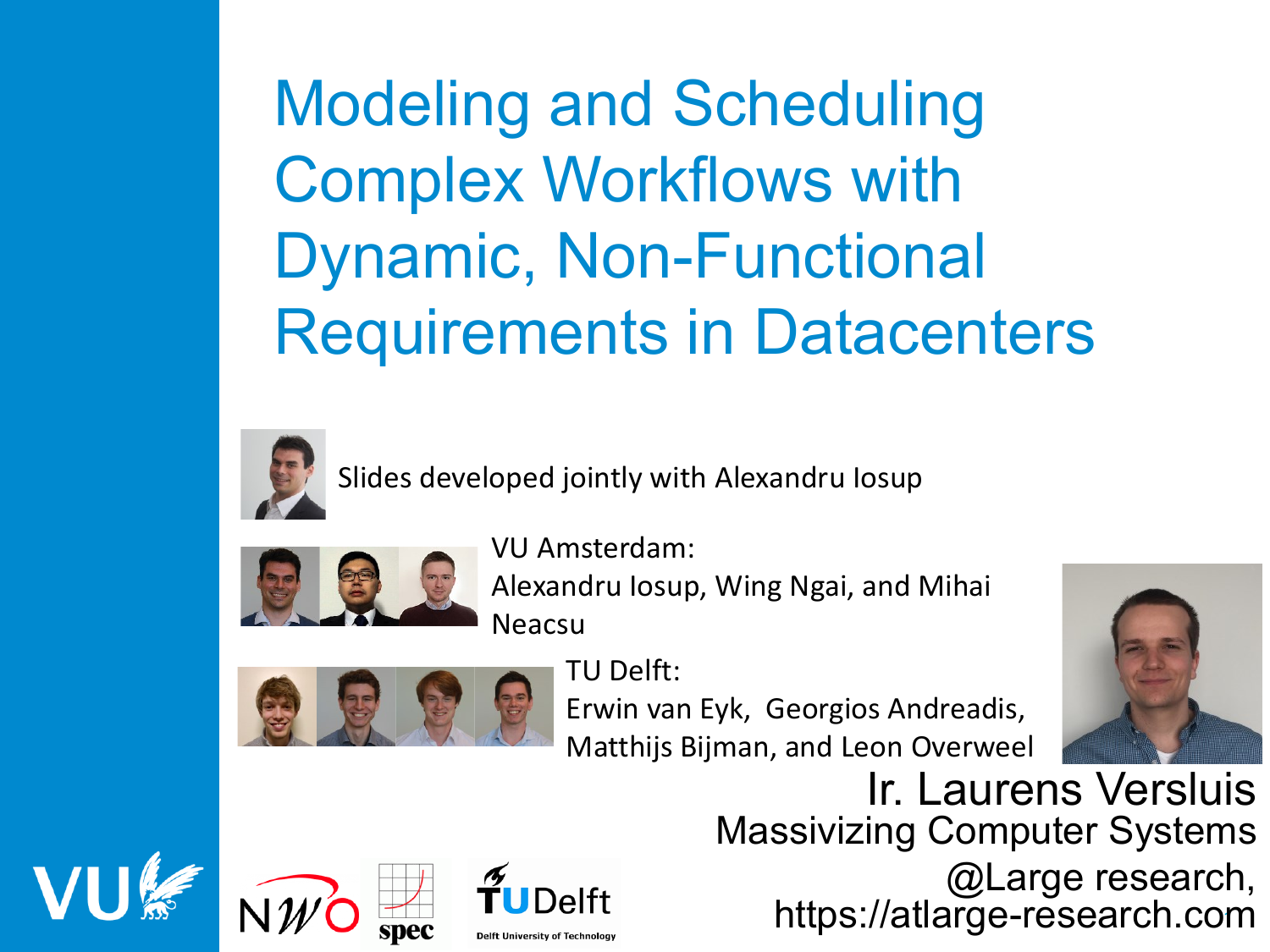# Today's society is increasingly using workflows, and increasingly complex

- Thousands of scientific applications
- Represented as workflows



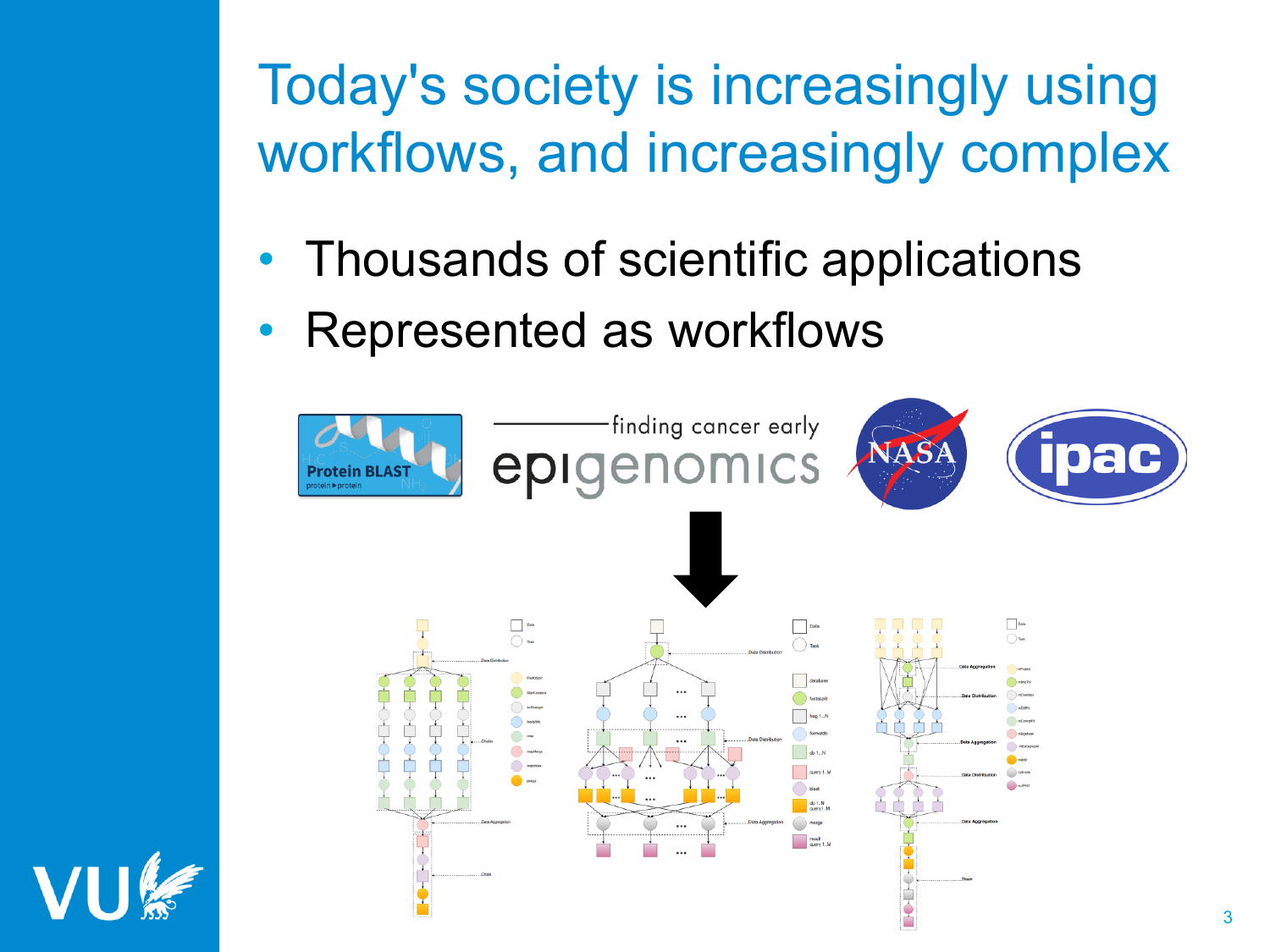#### Workflows are executed in datacenters



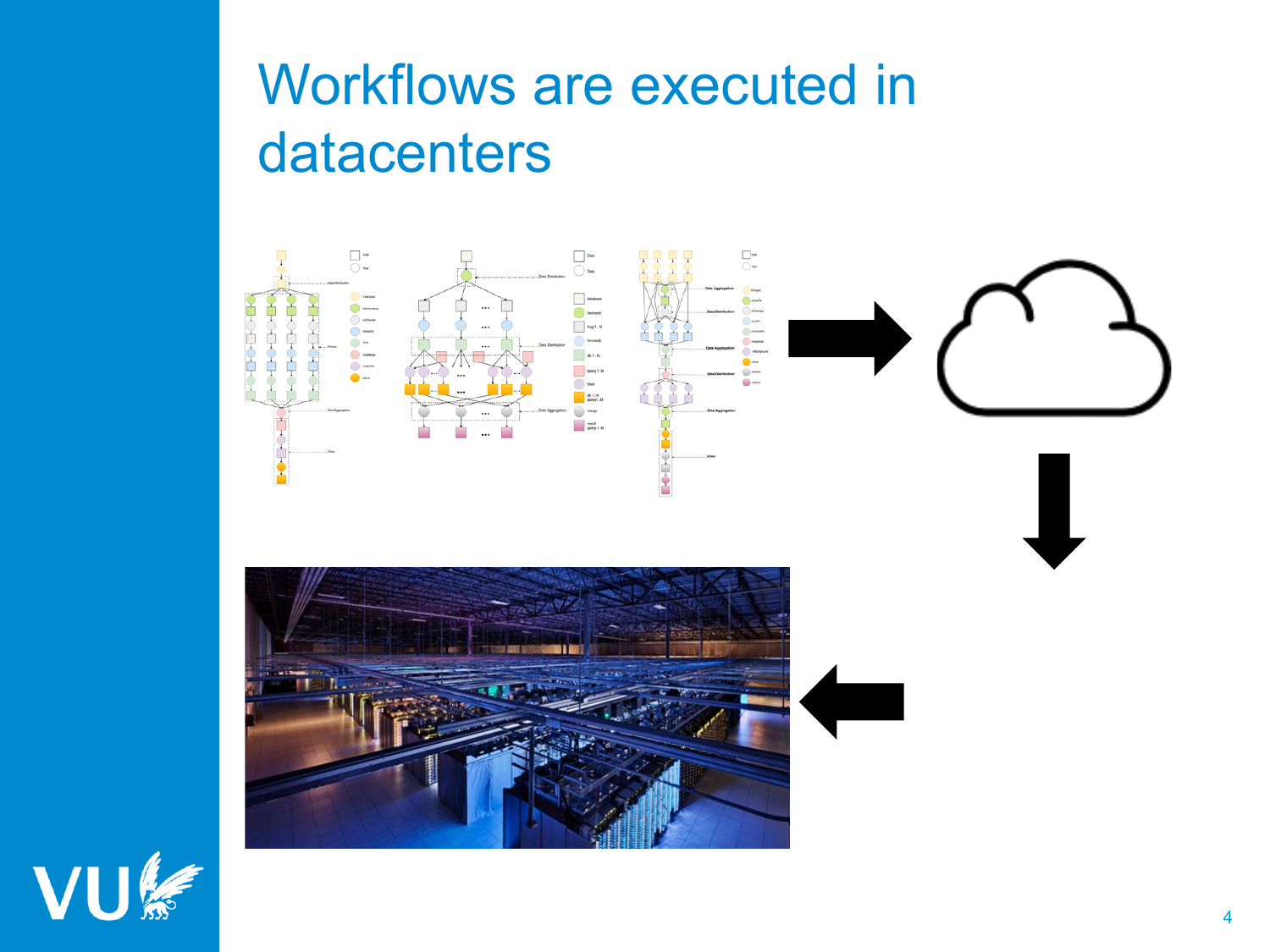#### Workflows are executed in datacenters



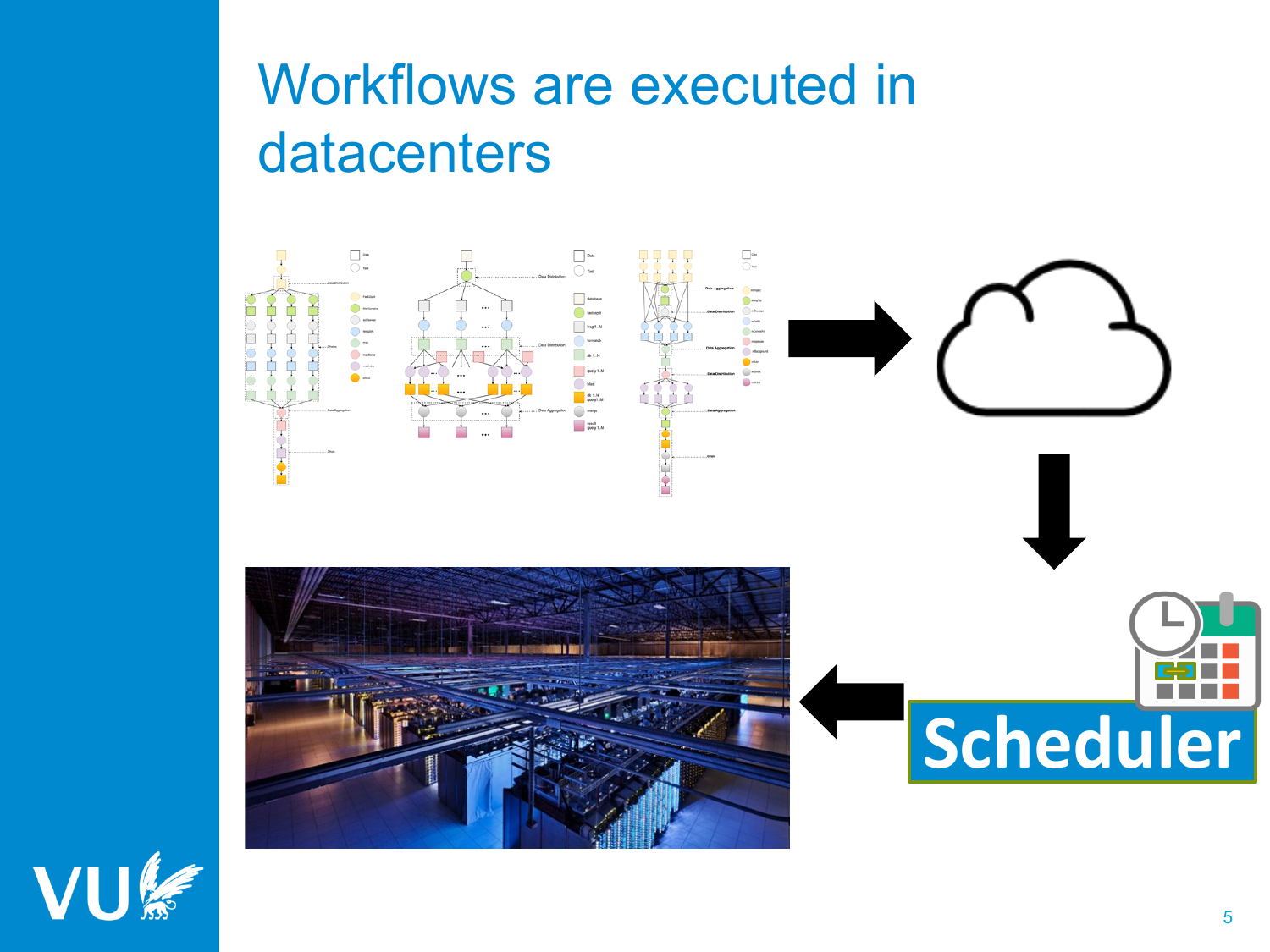#### Workflows are executed in datacenters



# **Hundreds of schedulers exist => challenging problem**





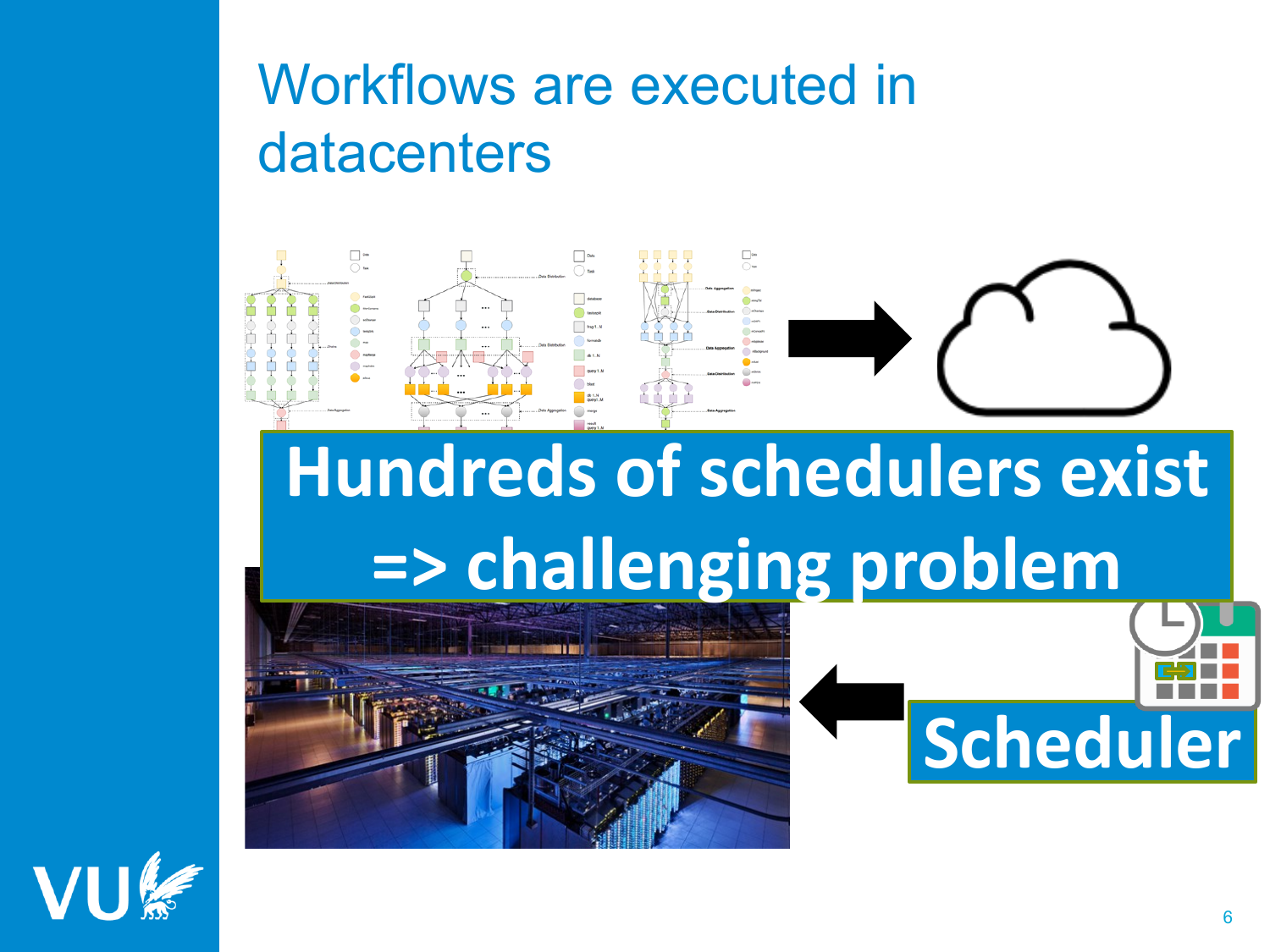Scheduling is hard, also in real life Example: planning a vacation

- Dependencies: money, date, (packing) belongings
- Agreements: What to visit/do and when?
- Constraints: food, accessibility, phobias...
- Coordination: meeting at the same place



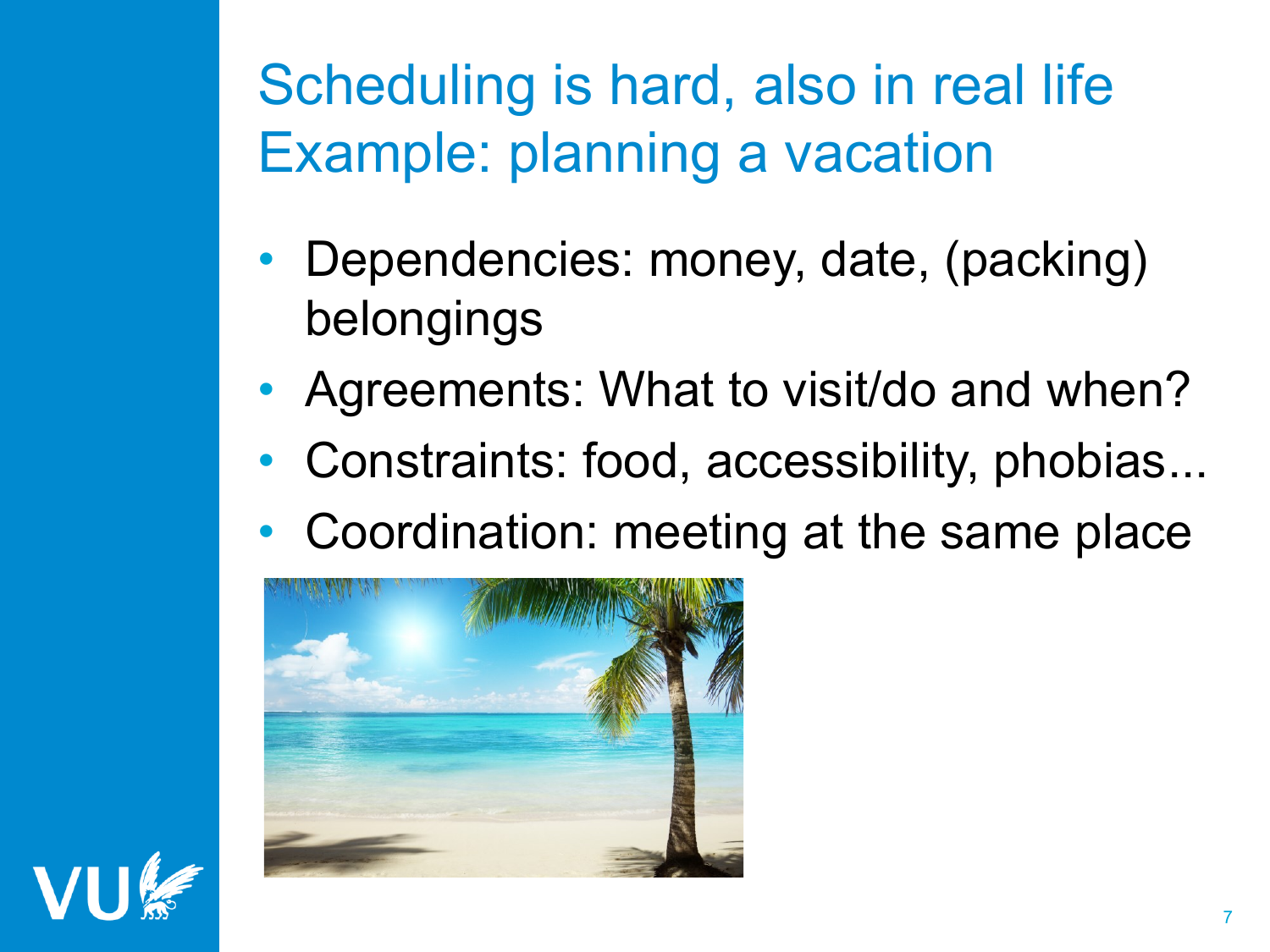Scheduling is hard, also in real life Example: planning a vacation

- Dependencies: money, date, (packing) belongings
- Agreements: What to visit/do and when?
- Constraints: food, accessibility, phobias...
- Coordination: meeting at the same place



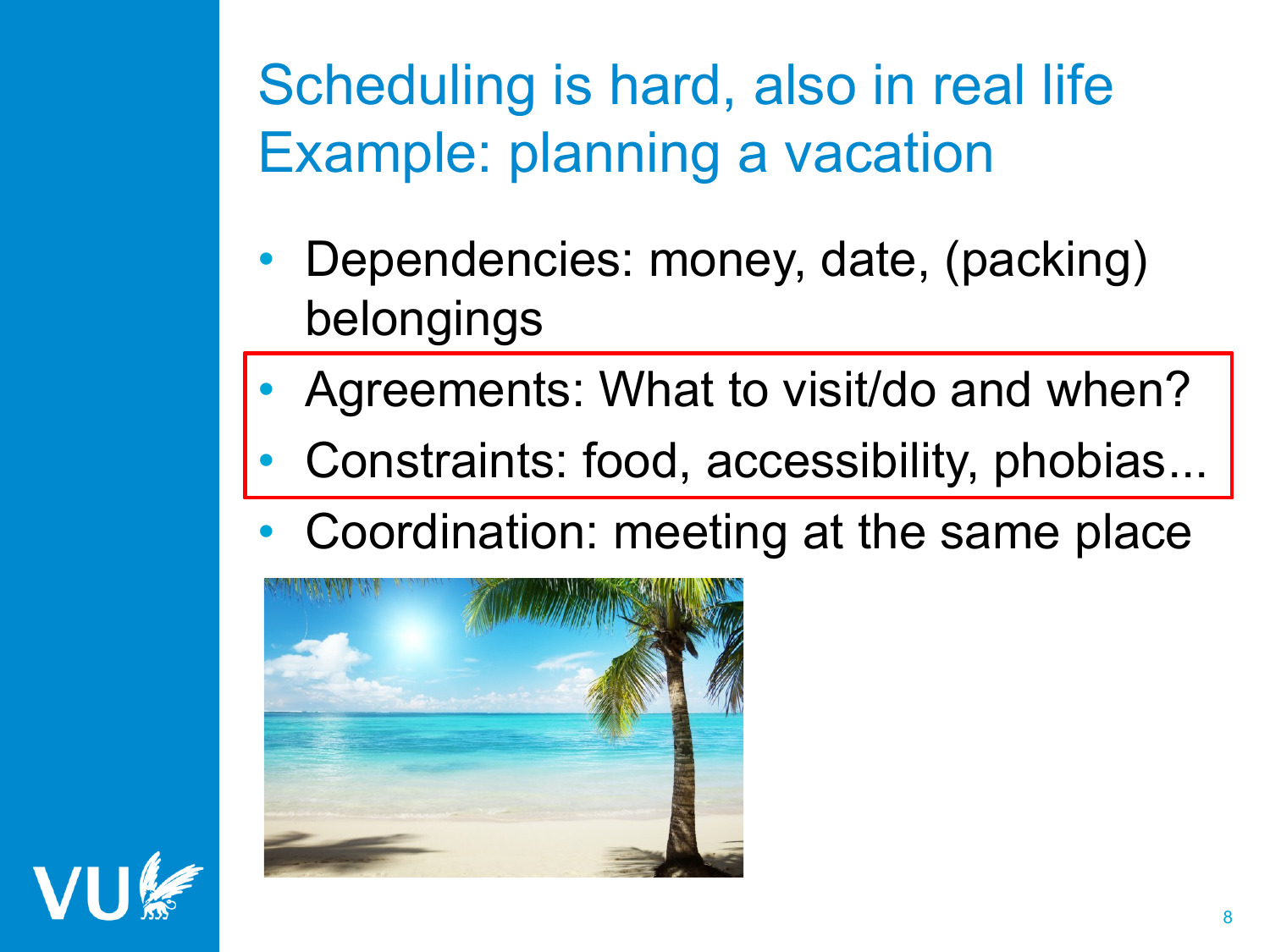Scheduling is hard, also in real life Example: planning a vacation

• Dependencies: money, date, (packing) Complex workflows with edynamic, non-functional • Constraints: food, accessibility, phobias... • Coordination: meeting at the same place requirements.



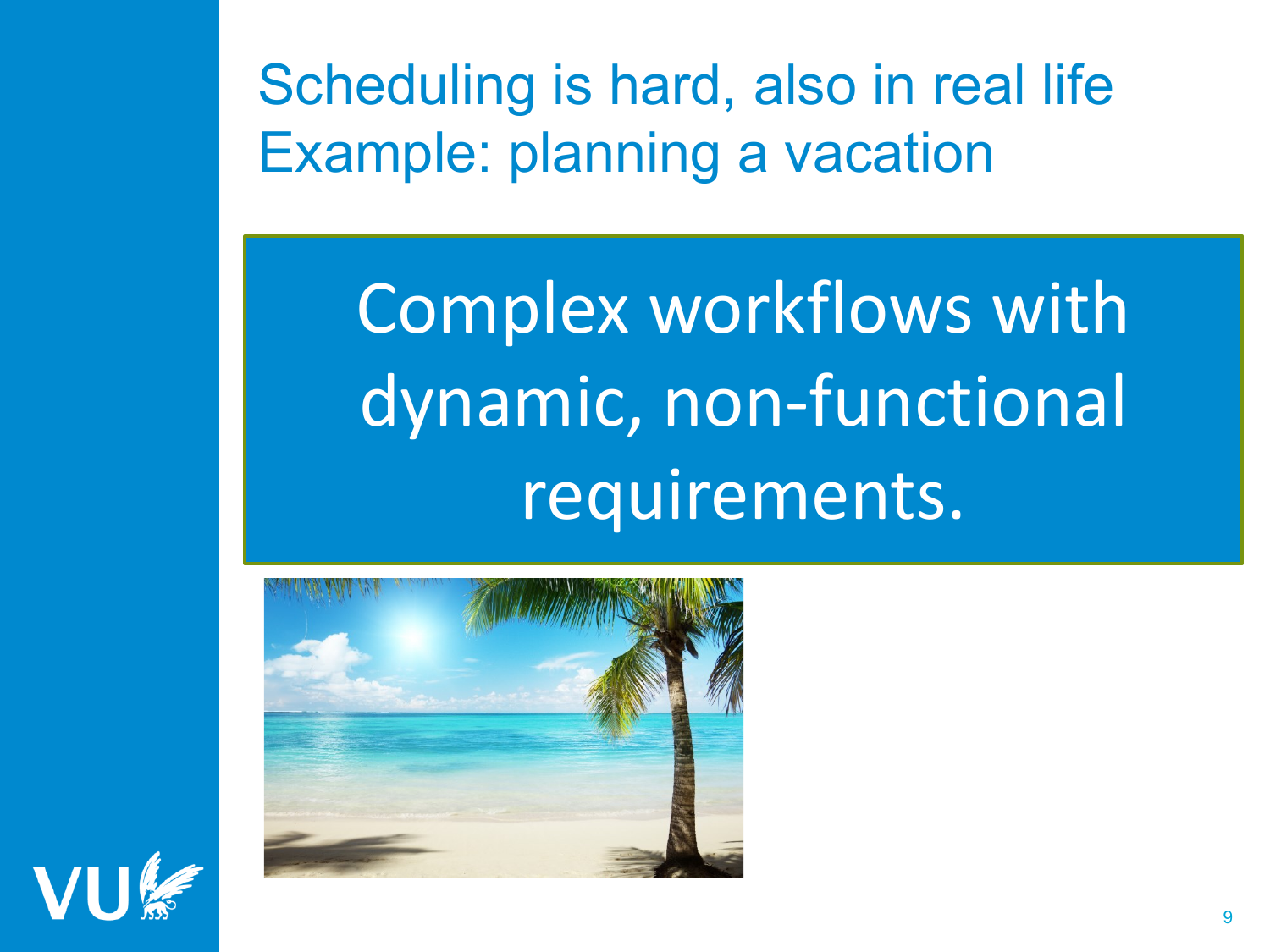# My Ph.D. Roadmap

- 1. Design a model to support nonfunctional requirements at the taskbased level for workflows
- 2. Incorporate the model in an (new) architecture
- 3. Create new schedulers to support dynamic, non-functional requirements

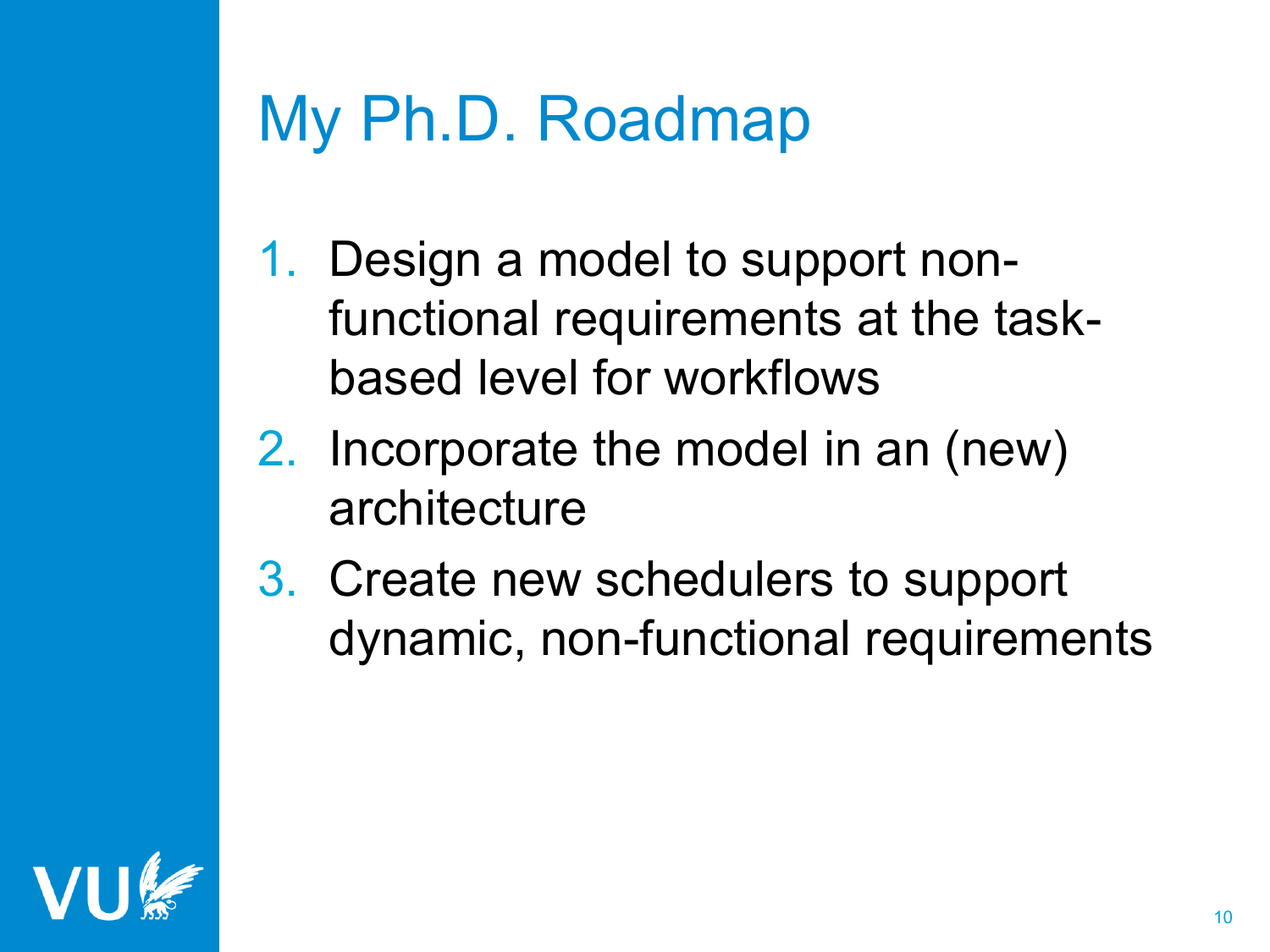- Currently, non-functional requirements are set on entire workflows.
	- Possibly wastes resources
	- Possibly increases costs
- Example: our vacation

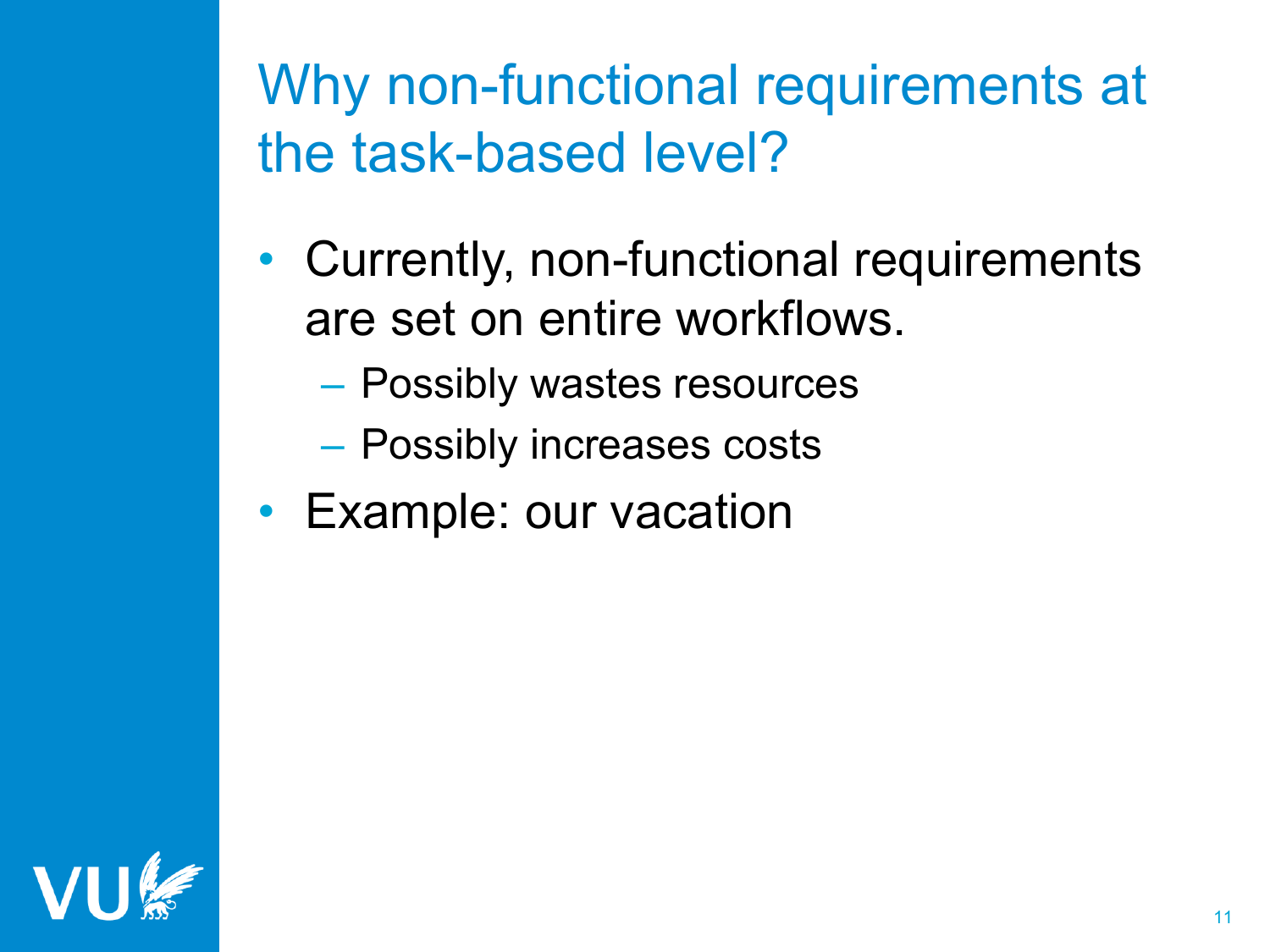- Currently, non-functional requirements are set on entire workflows.
	- Possibly wastes resources
	- Possibly increases costs
- Example: our vacation



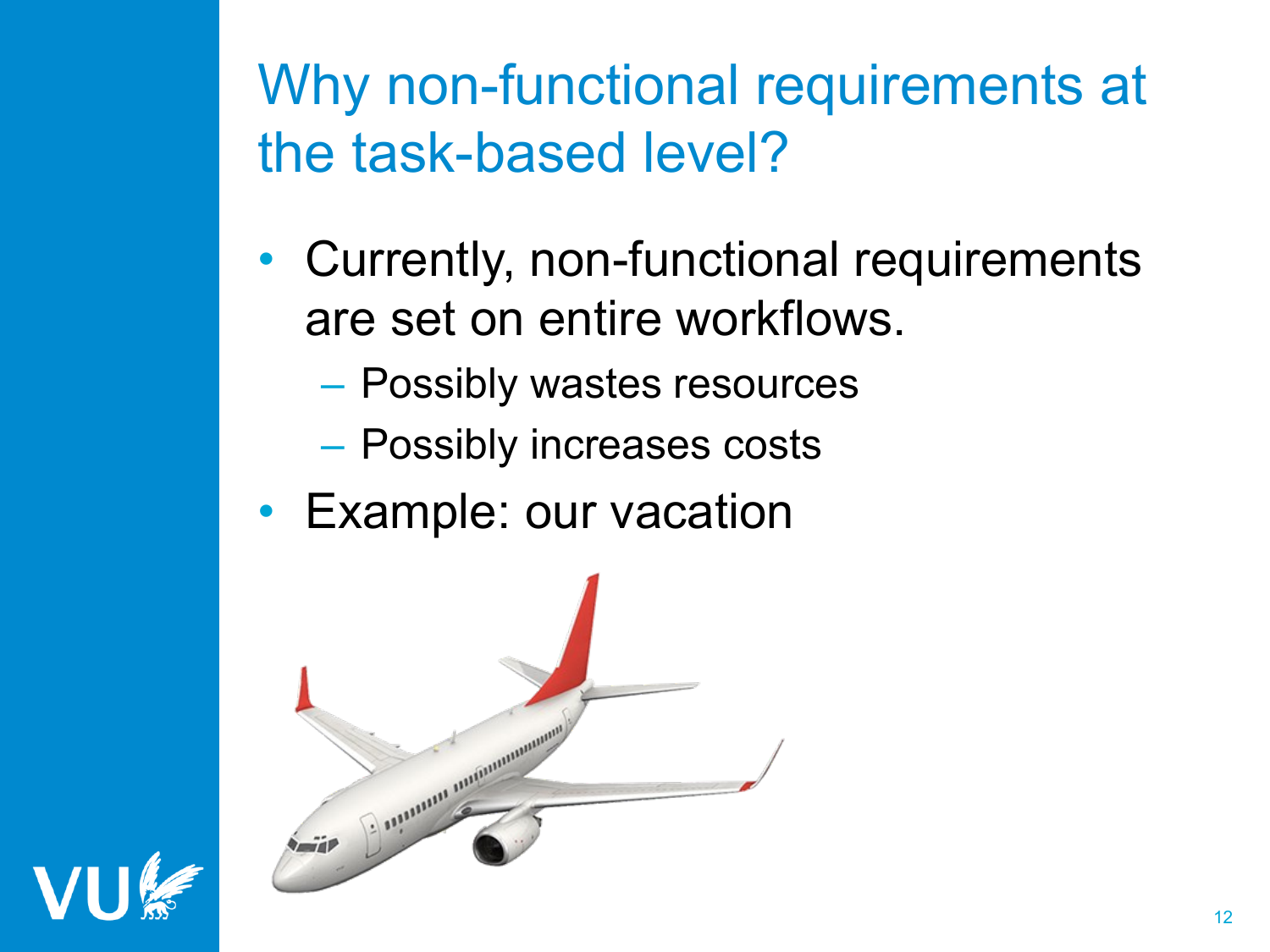- Currently, non-functional requirements are set on entire workflows.
	- Possibly wastes resources
	- Possibly increases costs
- Example: our vacation



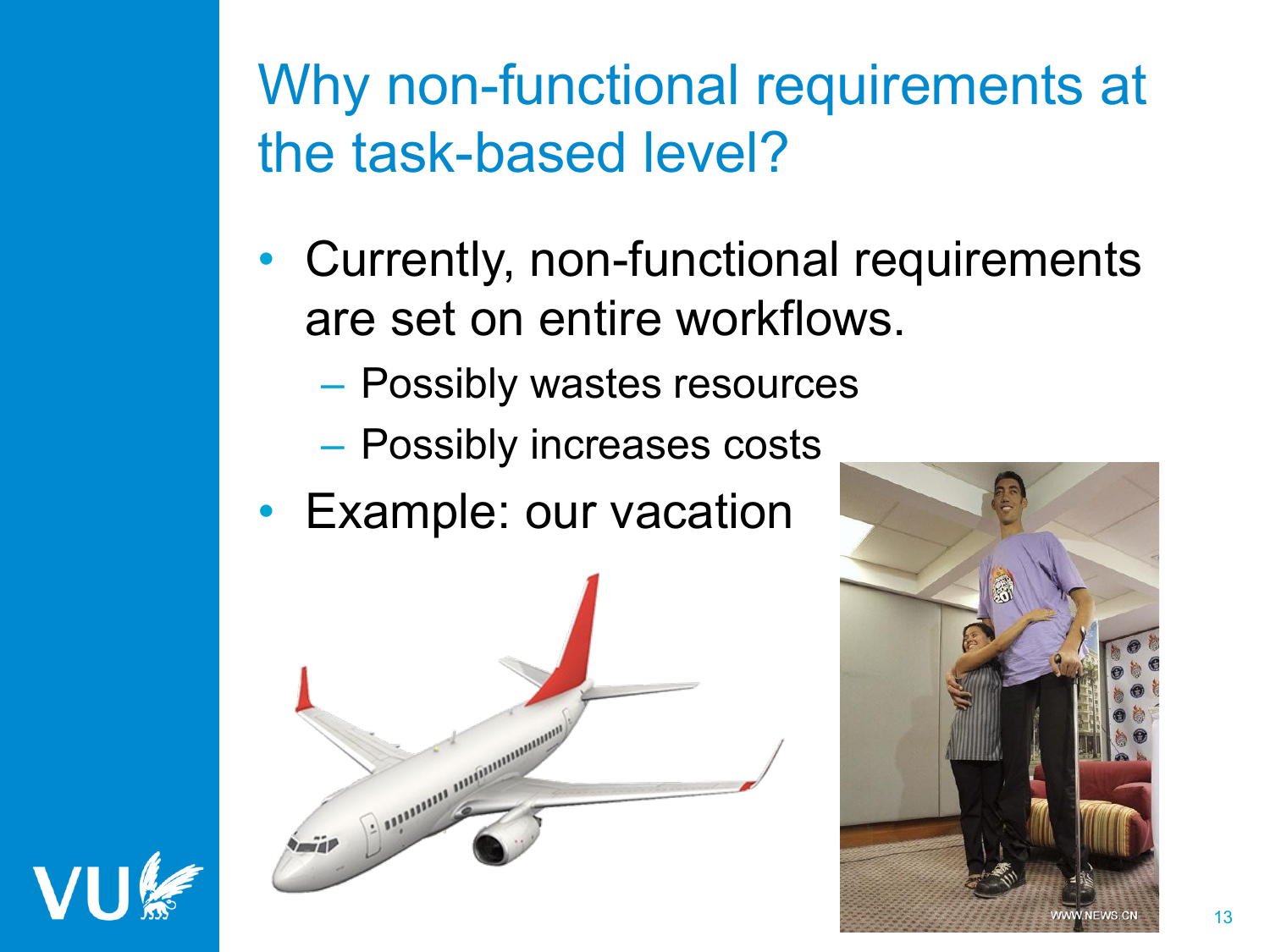#### **Q: Do we all need a seat at** are set on the concentration of the workflows. – Possibly wastes resources **the emergency exit?**

- Possibly increases costs
- Example: our vacation



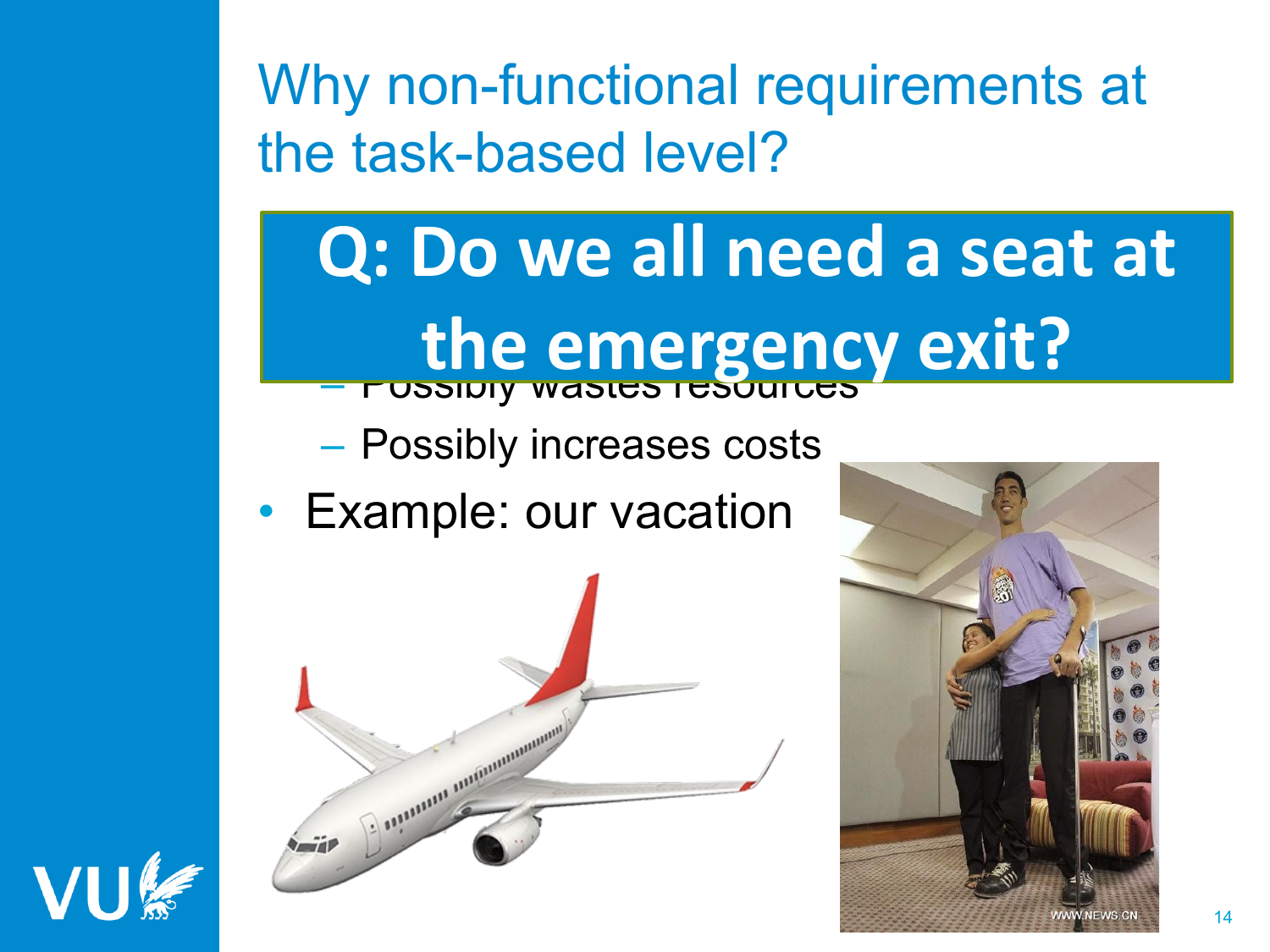**Q: Do we all need a seat at** are set on the concentration of the workflows. – Possibly wastes resources 4: no, but currer **gives no choice, and we pay the emergency exit? A: no, but current approach for them.**





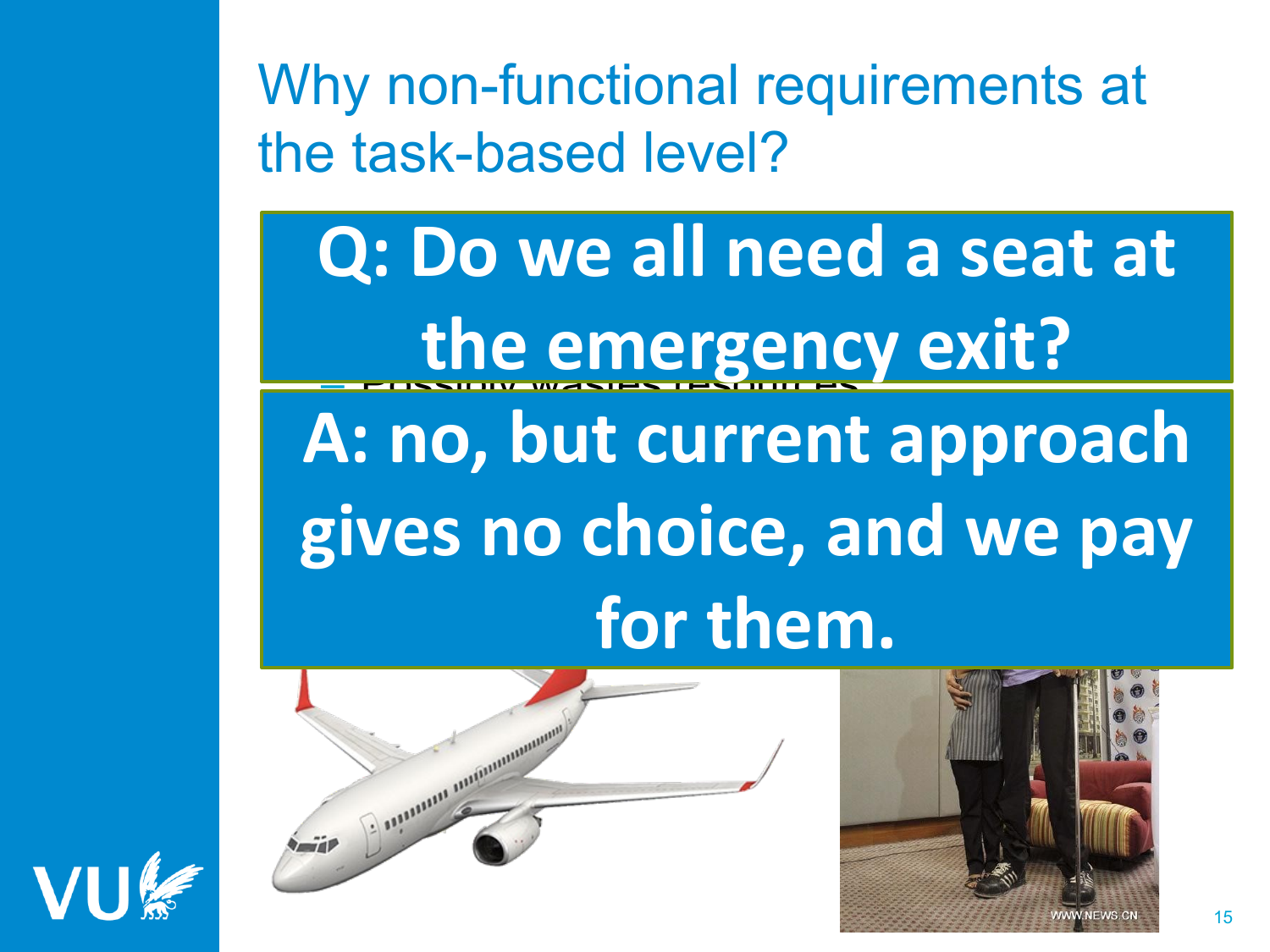**Q: Do we all need a seat at** are set on the concentration of the workflows. – Possibly wastes resources 4: no, but currer **gives no choice, and we pay the emergency exit? A: no, but current approach for them.**

**The seats are now marked as occupied as well, cannot be used where actually needed.**

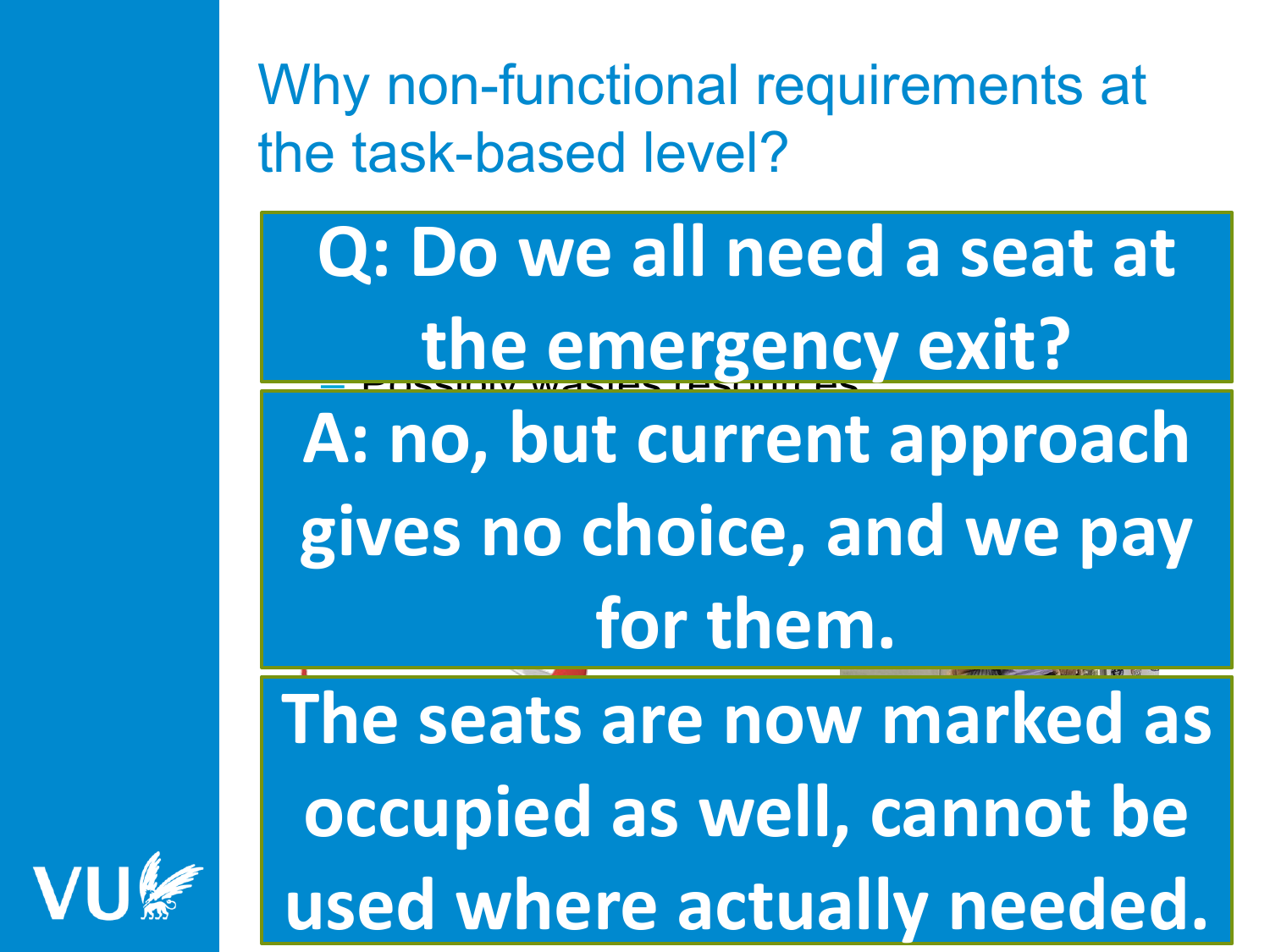# We need a formalism for dynamic, non-functional requirements

- Requirements
	- Allow non-functional requirements at a taskbased level
	- Support dynamic changes
	- Generic: any non-functional requirement on all aspects of a workflow
	- Additional constructs such as groups
- Three possibilities:
	- 1. Such a formalism already exists
	- 2. We need to extend an existing formalism
	- 3. We need to design a formalism ourselves

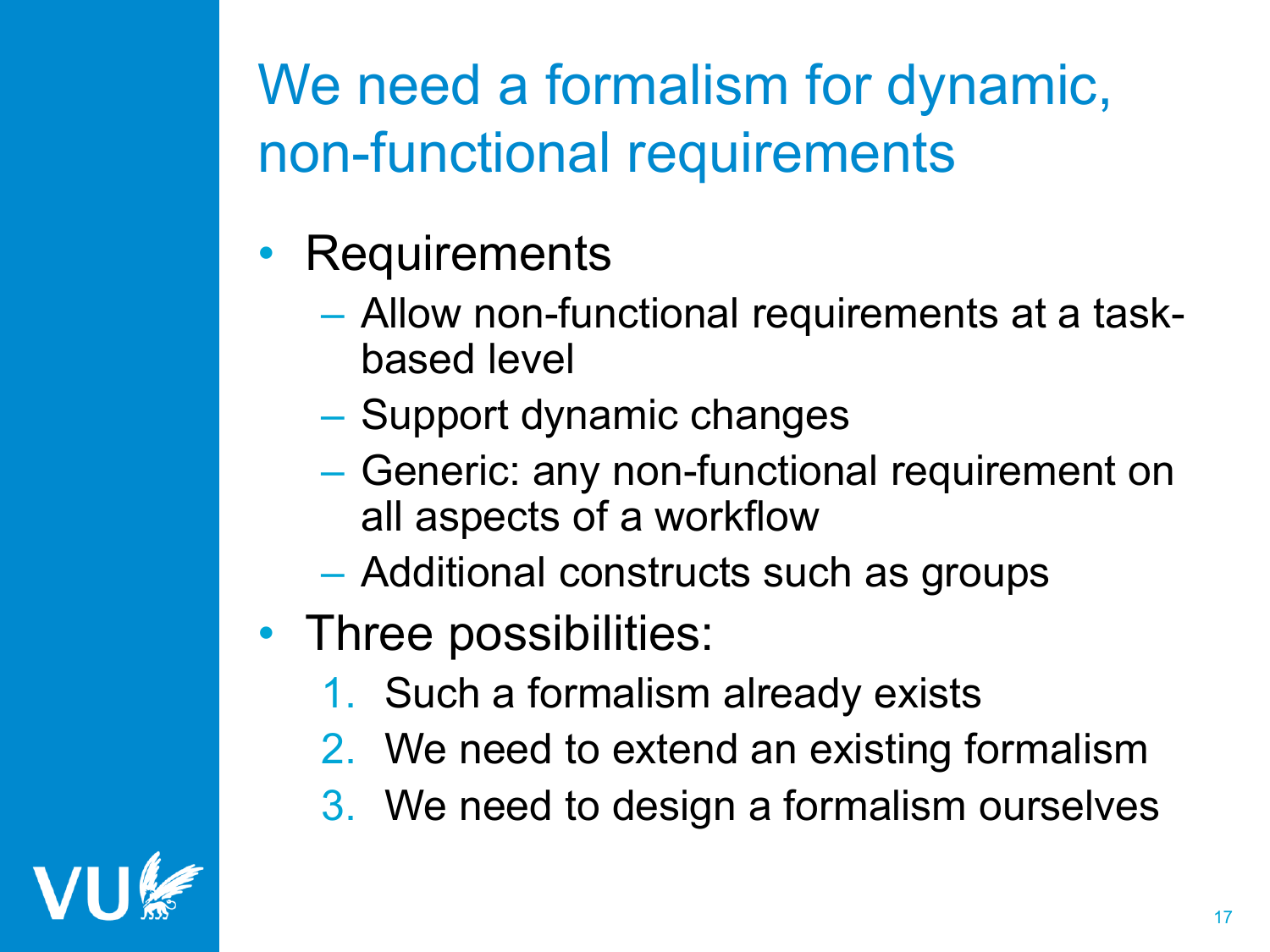# Investigate current formalisms

- 1. We created a library of complex workflows
	- Two with non-functional requirements
- 2. Comprehensive survey:
	- 11 conferences, last 5 years: 116 papers
- 3. Three formalisms:
	- BPMN
	- Petri Nets
	- Directed Acyclic Graphs (DAGs)

Main Finding: None of the three formalisms are capable of expressing non-functional requirements at a task-based level.

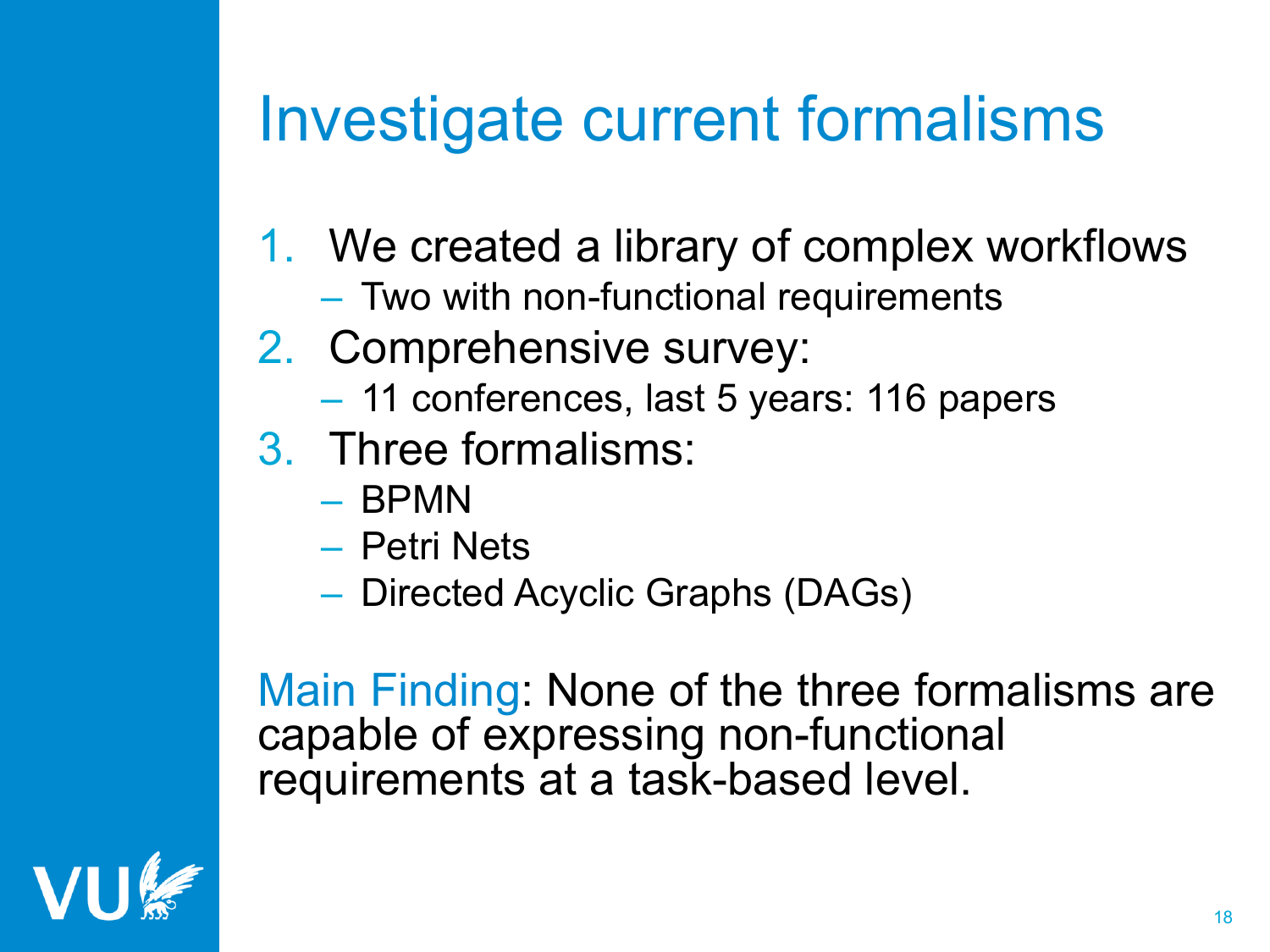## A new (extended) formalism: DAG+

- Metrics to qualitatively and quantitatively compare the formalisms
- Example metric: popularity
	- $-$  BPMN: 3 (3%)
	- Petri Nets: 5 (4%)
	- DAGs: 44 (38%)
- More information: please ask or read our CompSys 2017 article

Final outcome: DAGs are most suitable to extend

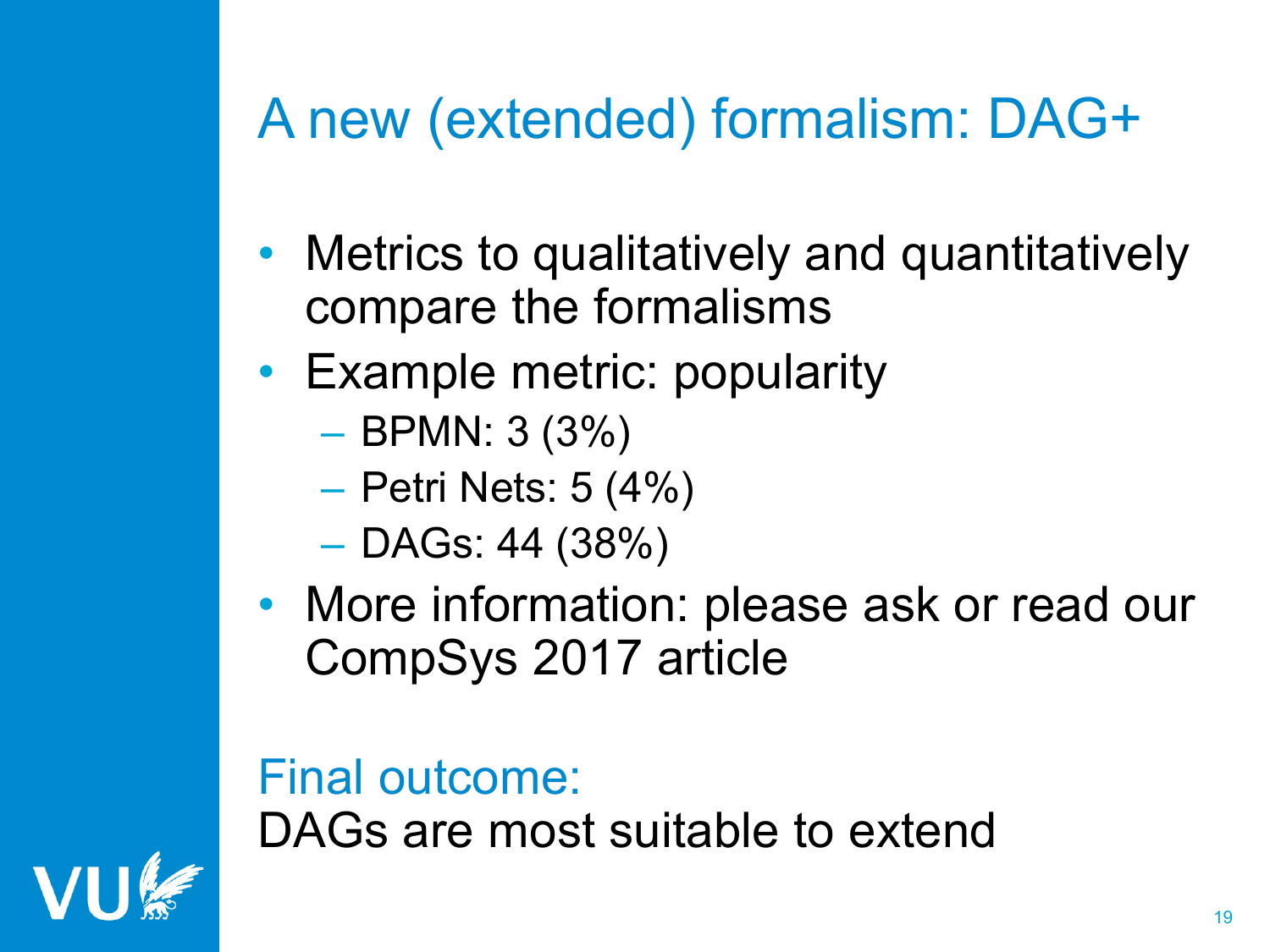# My current focus

- Extending the formalism of DAGs to fulfill all requirements (DAG+)
- Annotated bibliography of scheduling approaches in datacenters and grids
- Tools to analyze trends and occurrence of keywords in (conference) papers

– Feel free to ask about them!

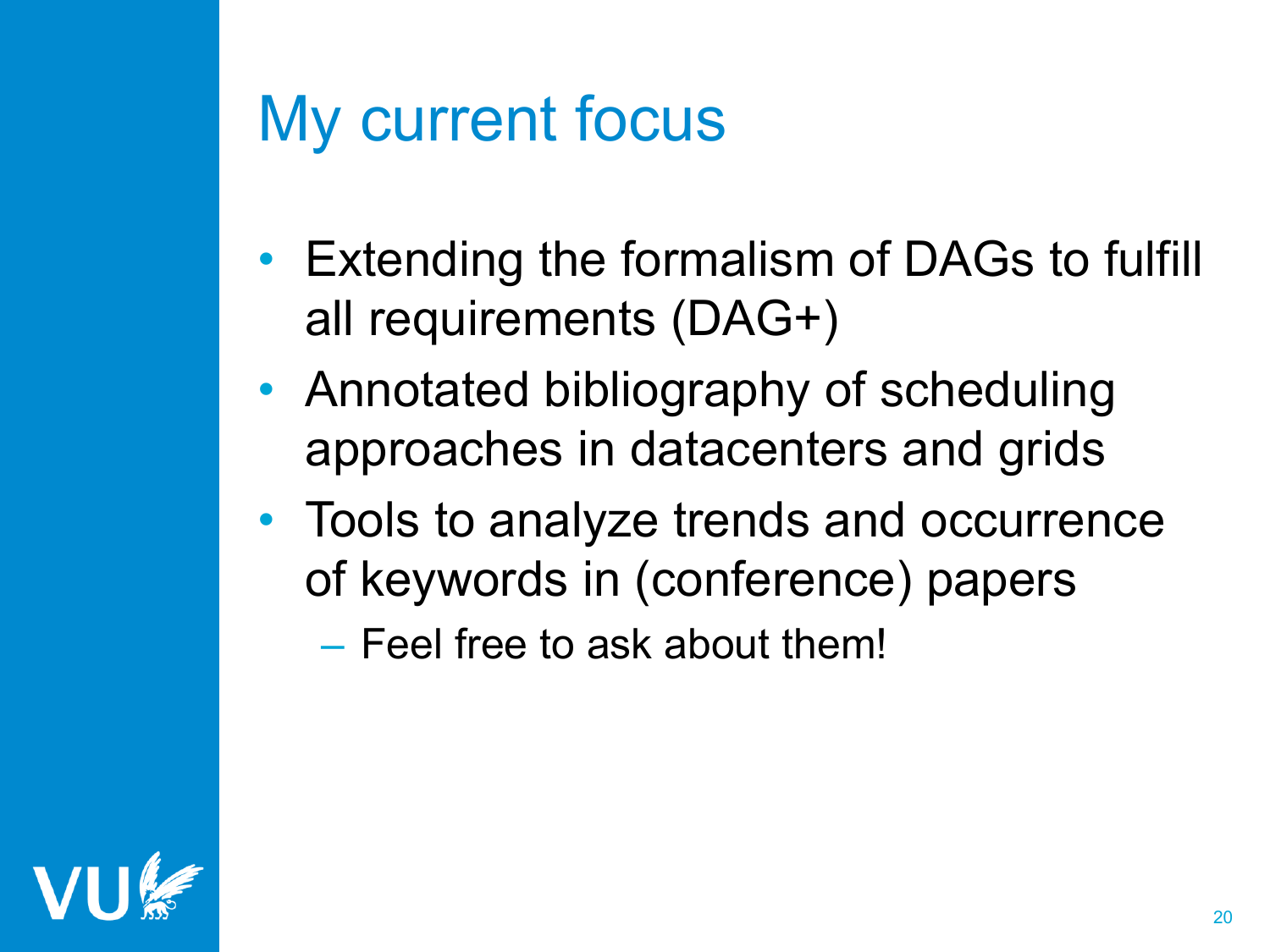Future work: Resource management architecture and schedulers

- Investigate the support of resource management architecture
	- 1. No change needed
	- 2. Modifications required
	- 3. New architecture required
- Create new schedulers to support dynamic, non-functional requirements
- Compare the new schedulers against current state-of-the-art

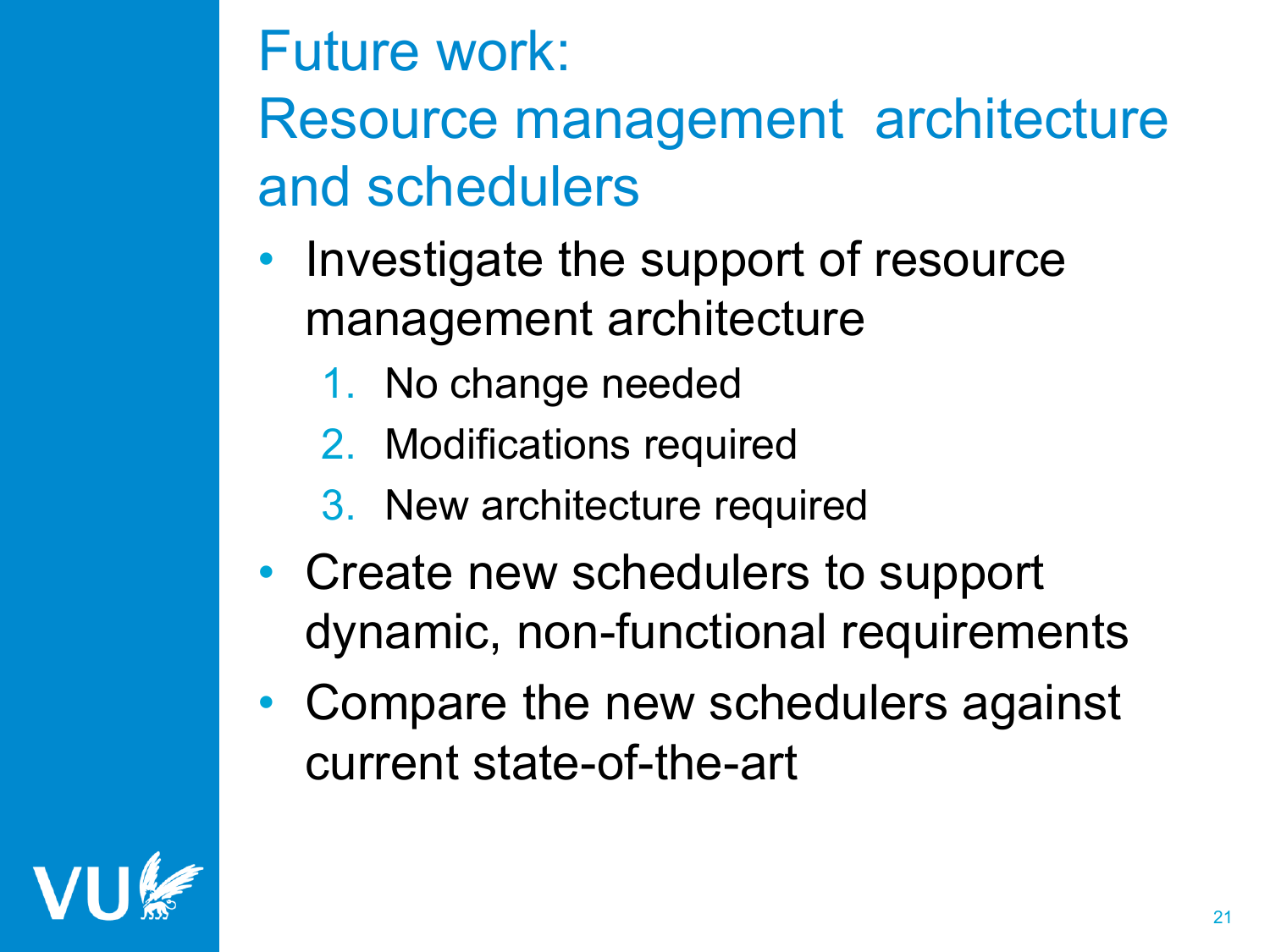# Take-home message

- 1. Dynamic, per-task non-functional requirement are necessary
- 2. Existing popular formalisms for defining workflows do not support non-functional requirements
- 3. Proposed DAG+, a new DAG-based formalism for complex workflows with non-functional requirements
- 4. Proposed roadmap for my Ph.D.

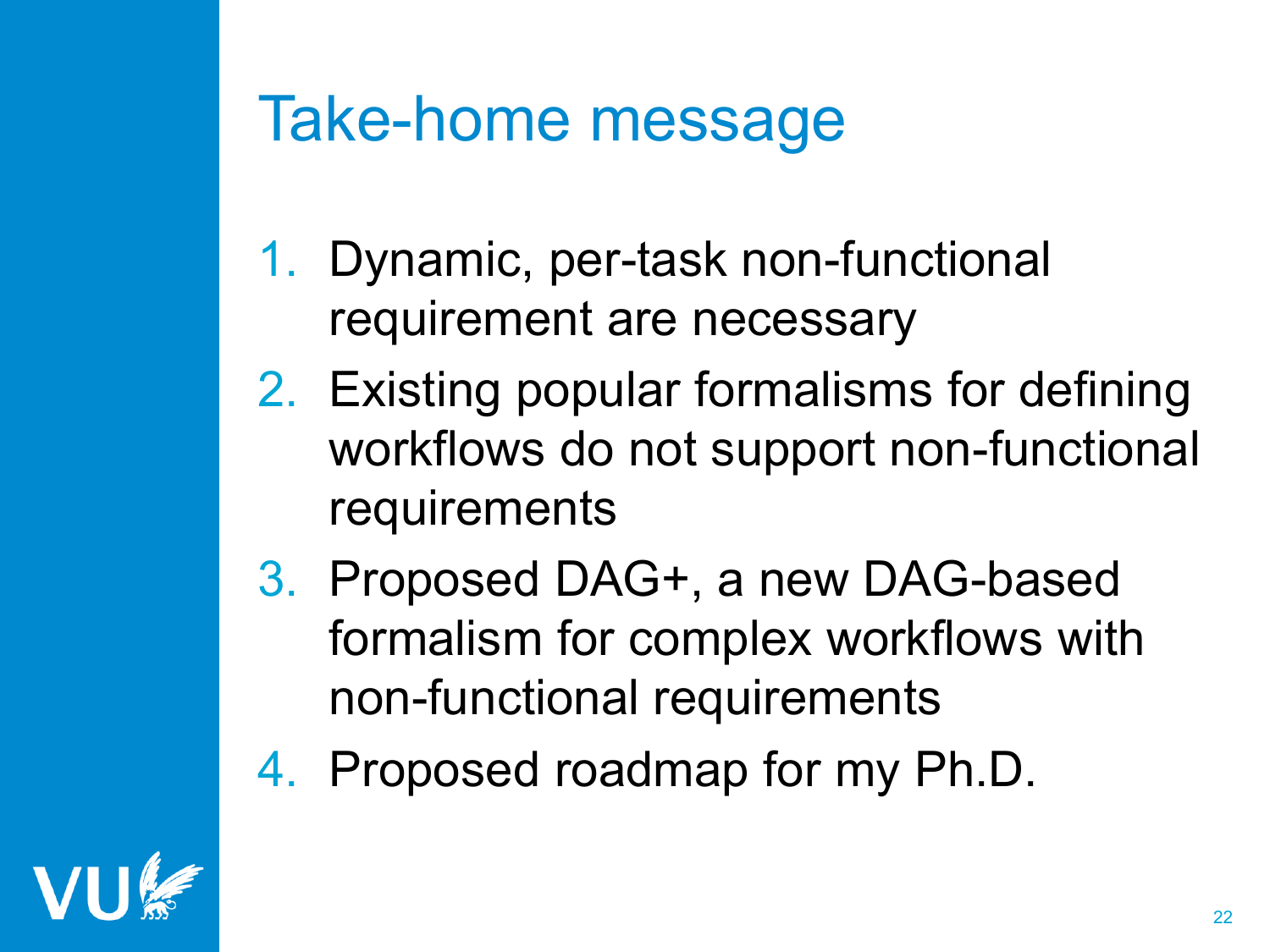#### Metrics used to compare formalisms

| Properties     | <b>BPMN</b>     | Petri Nets       | <b>DAGs</b>      |
|----------------|-----------------|------------------|------------------|
| Complexity     |                 |                  | $\mathcal{D}$    |
| Utilization    | $< 6\%$         | $100\%$          | $100\%$          |
| Supports loops | Yes             | Limited          | N <sub>0</sub>   |
| <b>SNFP</b>    | Limited         | No               | N <sub>0</sub>   |
| Domain         | <b>Business</b> | Computer Science | Computer Science |
| Popularity     | $4\%$           | $3\%$            | 38%              |